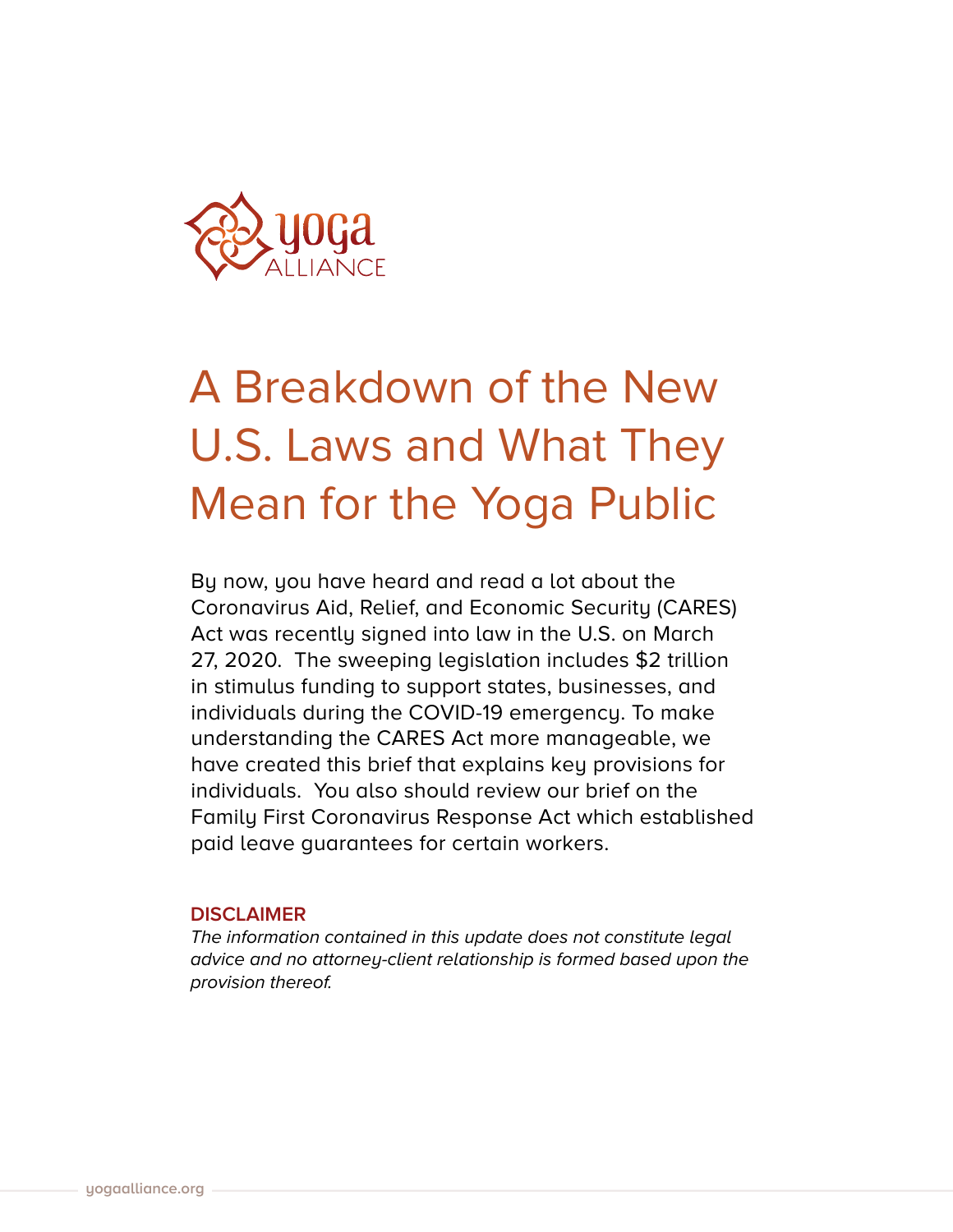# **Tax Rebate**

The CARES Act authorizes tax rebates for most Americans.

#### **Who receives a rebate?**

The Act provides payments of \$1,200 (single filers) or \$2,400 (married/joint filers) to individuals plus an additional \$500 credit per child. Eligible individuals are all U.S. residents or citizens with an adjusted gross income under \$75,000 (\$112,500 for head of household and \$150,000 married) who are not being claimed as a dependent and who have a work-eligible Social Security Number. The size of an individual's payment is reduced for those whose income exceeds the thresholds mentioned above.

#### **How do I claim my tax rebate?**

If you have filed a 2019 or 2018 tax return, no action is required to receive a payment. For those who filed tax returns in Fiscal Year 2018 and/or Fiscal Year 2019, the IRS will distribute payments "as rapidly as possible" electronically to any previously authorized account or via mail to the address information on file. You will also receive a paper notice in the mail no later than a few weeks after your payment has been disbursed containing information about where the payment ended up and in what form it was made.

The Treasury Department has not made clear how it will process payments for non-taxpayers but is expected to do so in the coming days. Yoga Alliance will continue to monitor new developments.

## **Tax Filing Due Date Extended**

The [IRS](https://www.irs.gov/newsroom/tax-day-now-july-15-treasury-irs-extend-filing-deadline-and-federal-tax-payments-regardless-of-amount-owed) extended the federal income tax filing due date automatically from April 15, 2020 to July 15, 2020. Further, many states have also extended their tax filing due dates, so be sure to check the deadline in the locations where you pay taxes.

#### **Unemployment Benefits**

The CARES Act provides up to 39 weeks of unemployment benefits to individuals who are typically not eligible (self-employed, independent contractors, gig-economy workers, those seeking part-time employment, and those who have a limited work history) and who are unable to work due to the COVID-19 health emergency. The amount you will receive depends on your state and possibly includes an additional \$600 per week until July 31, 2020 on top of the state benefit. Note: You are not eligible for unemployment benefits if you can work from home with pay or are receiving paid sick leave or other paid leave benefits.

#### **What if I am eligible for regular unemployment but my benefits have run out or expired?**

If you are eligible for regular unemployment benefits but they have run out or expired, the CARES Act also provides an additional 13 weeks of benefits, along with the extra \$600 weekly payment.

## **Assistance for Students**

The CARES Act defers student loan payments, principal, and interest for 6 months, until September 30, 2020, without penalty for all student loans borrowed directly from the federal government. In addition, time out of school due to COVID-19 will not count toward a student's lifetime student loan eligibility.